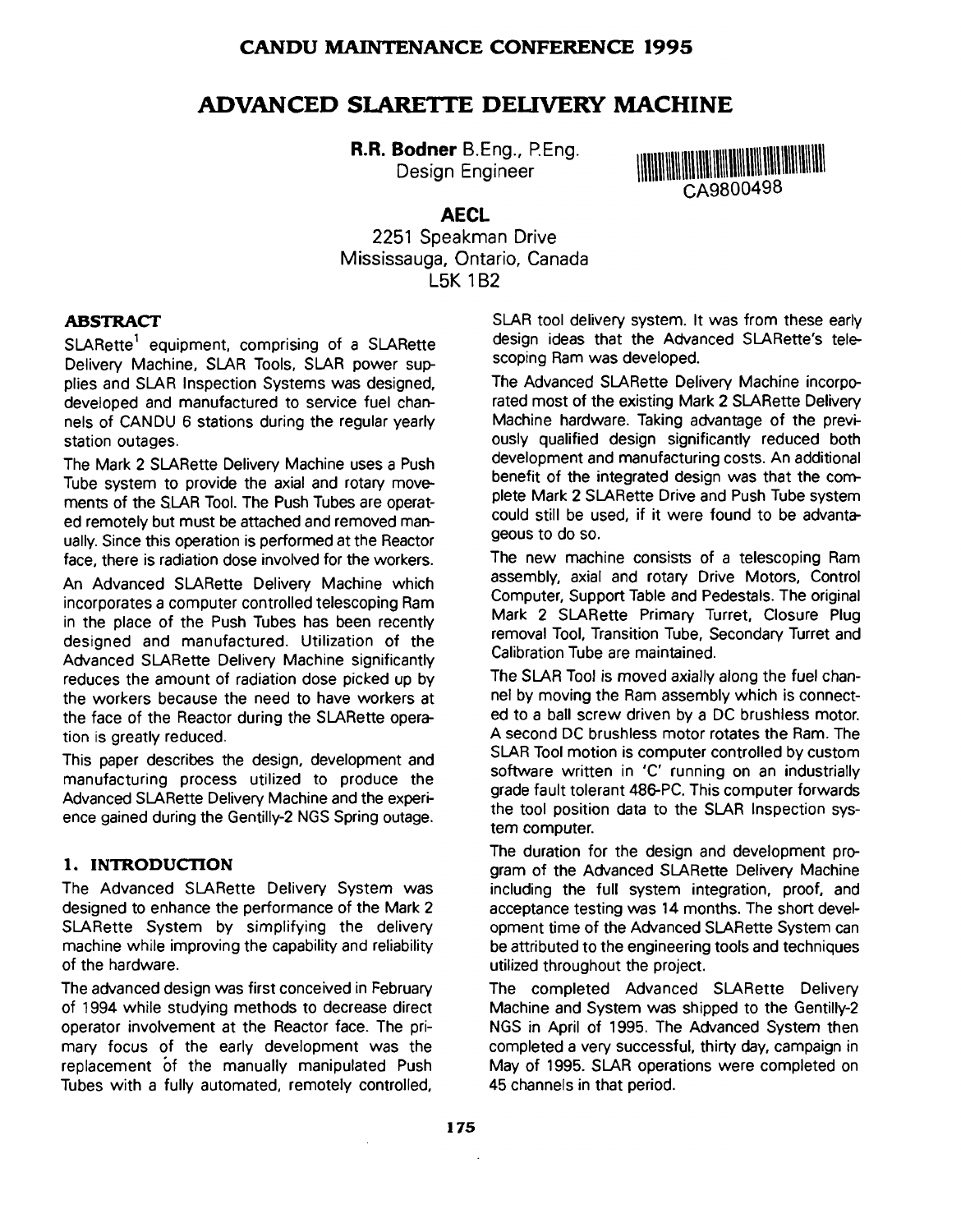#### **2. DESIGN PROCESS**

The single most unique aspect of the Advanced SLARette Delivery Machine's design, that contributed to the successful operation and the short development time, was the engineering design process. The use of a Concurrent Engineering Team, utilizing some of the most advanced and powerful CAD/CAM tools available, began shortly after the design concepts were submitted. This approach was endorsed by AECL management and the client. Hydro Quebec, with the proviso that periodic reviews of progress would show some significant advantages over the tried and true, 'Pen and Paper' design methods used previously. A potential drawback was that the use of CAD/CAM and concurrent engineering was essentially unproved within AECL.

#### **2.1 Concurrent Engineering Team**

A team was assembled to cover the anticipated skill requirements of the project. The team consisted of the following positions; Coordinator, Design Engineer, Mechanical Technologist, Mechanical Technician, CAD/CAM Specialist, Draftsperson, Electrical Engineer and a Electrical Technologist. The core design group that developed the conceptual design, were the Design Engineer, the Mechanical Technologist, the CAD Specialist and the Electrical Engineer. It was from these early conceptual design meetings that the full concurrent engineering design process evolved.

#### **2.2 Design Tools**

The mechanical design work of the Advanced SLARette Delivery Machine was done using Parametric Technology Corporation's CAD software 'Pro/Engineer' release 13.0. The software used parametric modeling methods to generate true solid 3-D models, from conceptual sketches, that allowed the design team to quickly 'see' the components individually and more importantly, assembled to their mating parts (Figure 1). The software also highlighted any interference or design problem that existed because the models could be rotated, shaded or 'sectioned' on screen and viewed from any direction. The mechanical properties of the model components were readily calculated by the software and used to finalize the other design parameters of the system.

As the overall size and complexity of the assembled model continued to grow, the power of CAD software tools became obvious. The software could easily assemble the model components into different design configurations by altering the assembly parameters or conditions used. The simulated 'animation' was used extensively to complete the detailed design and determine the final configuration of the Advanced SLARette Delivery Machine.

During the design process, changes were necessary. Some were due to design restrictions or material limitations while others were client requested, usually to make something more suitable to the site operation of the system. The CAD software maintained the data base and the associative nature of the model components and mechanical drawings. This allowed all changes to be made with the assurance that they would be reflected in both the detail drawings and the models.

Upon completion of each model component, one of two things occurred. The model/part geometry was either IGES<sup>2</sup> transferred directly to the CAM specialist for manufacture on AECL's CNC machine tools; or mechanical drawings were completed and issued to outside suppliers for quote and eventual manufacture.

At various points during the mechanical design phase, prototypes were manufactured to demonstrate the design and to prove out any of the conceptual concerns that still existed. These prototypes were also important to physically display the design process because a very limited amount of hardware had been manufactured, or was necessary, by the half way point in the design process.

#### **2.3 Concurrent Activities**

Several other activities occurred concurrently while the mechanical design work continued. These included; the refurbishment and modification of the existing Delivery Machine hardware; procurement of the new designed components and the vendor supplied hardware; and the extensive electrical engineering work that was required.

The instrumentation and control system for the Advanced SLARette Delivery Machine was developed using consultations and planning meetings between the concurrent engineering team staff. The challenge, for the electrical engineering staff, was to rapidly integrate a still evolving mechanical system design into the existing Mark 2 SLARette instrumentation and computer system via a completely new control interface. The control software would have to accept operator inputs, drive the axial and rotary positional control motors of the Advanced SLARette Delivery Machine, and simultaneously feed back the encoder information to the other SLAR computers.

To achieve the design goals, the electrical design specifications and hardware selection were completed early in the design process by making conservative equipment sizing choices. This left enough time for the development of the control algorithms, writing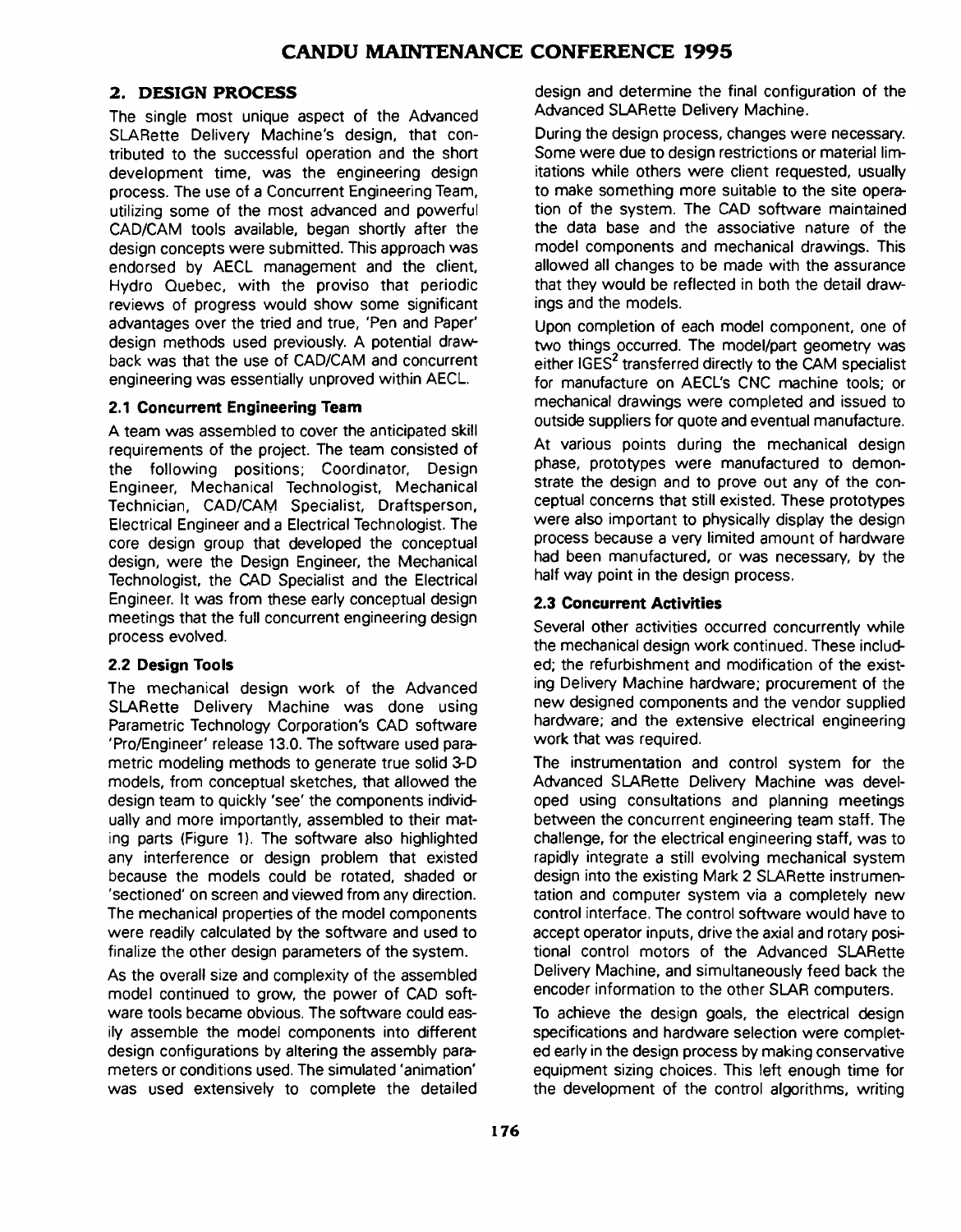# **CANDU MAINTENANCE CONFERENCE 1995**

the computer programs and proof testing the hardware and software. The concurrent engineering team approach allowed the mechanical and electrical engineering systems to be fully compatible as the development program ended and the designs were fixed.

### **3 . DESIGN DESCRIPTION**

The Advanced SLARette Delivery Machine was assembled from existing hardware, newly designed components and pre-engineered catalog items. The need to integrate the existing Mark 2 hardware into the final design of the Advanced SLARette was a major design criteria. Other contributing criteria were simplicity, reliability and modular design. The use of the pre-engineered catalog items was key in keeping the limited design time available for new components.

The design requirement of full remote control of SLAR tool operations once the Delivery Machine was latched onto the fuel channel and the closure plug was removed, was achieved by integrating these new components; Ram Tube, Shuttle, Ball Screw, Support Table and Lifting Pedestal assemblies (Figure 2).

#### **3.1 Ram Tube Assembly**

The Ram Tube assembly was the most complex and challenging portion of the Advanced SLARette Delivery Machine design. A considerable effort went into conceptualizing and developing a workable telescoping ram and latch design. The need to utilize a three stage Ram assembly grew from the space limitations of the CANDU 6 vault, existing Mark 2 SLARette component sizes, SLAR Umbilical Cable diameter and the four inch pressure tube inside diameter.

Components of the Ram, once modeled, were studied and manipulated with functionality, fit and manufacturability being continually reviewed. It was from these models that the first Latch Block and Ram Tube prototypes were manufactured. Their successful operation helped to demonstrated the viability of the new design.

#### **3.2 Shuttle Assembly**

The Shuttle Assembly was made up from a base plate with side supports and a spherical bearing pillow block. The pillow block held the Ram assembly in position on the center line of the machine while providing rotary freedom of movement for the drive. The rotary drive motor was geared to the Ram tubes via a timing belt and pulley system that was easy to maintain. The entire Ram and Shuttle assembly was moved by a Ball Screw Drive Nut which was fixed to the Shuttle.

#### **3.3 Ball Screw Assembly**

The unique feature of the Ball Screw Assembly and axial drive motor was that it was mounted directly to the Support Table on linear bearings that allowed the entire drive train to float. This meant that the drive system was always connected and that manual channel connection operations could be completed without further set-up of the axial drive hardware.

#### **3.4 Support Table**

The Support Table was designed to accept both the Mark 2 and the newly designed Advanced hardware onto one standard base. The design incorporated several features that allowed for both simple setup and reliable operation. The use of linear bearings and tracks on all attached components made the whole system nestable. This enabled the delivery machine to be compacted lengthwise so that the table frame was the longest fixed item. These features allow the Advanced SLARette Delivery Machine to be installed into, and removed from, the SLARette shielding cabinet using the reactor transfer hall. Once the delivery machine is installed, the shielding cabinet is lifted and bolted to the Fueling Machine bridge in the maintenance area. The system is then ready to go into service.

#### **3.5 Lifting Pedestals**

Two lifting pedestals were used to adjust the alignment of the Support Table to the end fitting center line. The pedestals utilize screw jacks, driven by DC motors, to provide the fine and coarse height adjustments. The motions could be either linked together or run independently. This was achieved by using motor synchronizers and a programmable control unit. The operators were supplied with a push button input pendant.

#### **4. SYSTEM PERFORMANCE**

The Advanced SLARette Delivery Machine was used at the Gentilly 2 site in the Spring 1995 for the first time (Figure 3). During the outage period Advanced SLARette was available from April 30 until May 29. The spacers were successfully repositioned on all 45 fuel channels worked upon in this period. The average channel processing time (cycle time) achieved was 7.75 hours from the latched on configuration to the disconnect point. An average of 1.6 channels were completed per day (45 channels in 28.5 days) due to other activities that needed to occur. These included fuel shuffling which is required for the SLARette process as well as Station critical path work on the Steam Generators and other maintenance work The Advanced SLARette Delivery Machine performed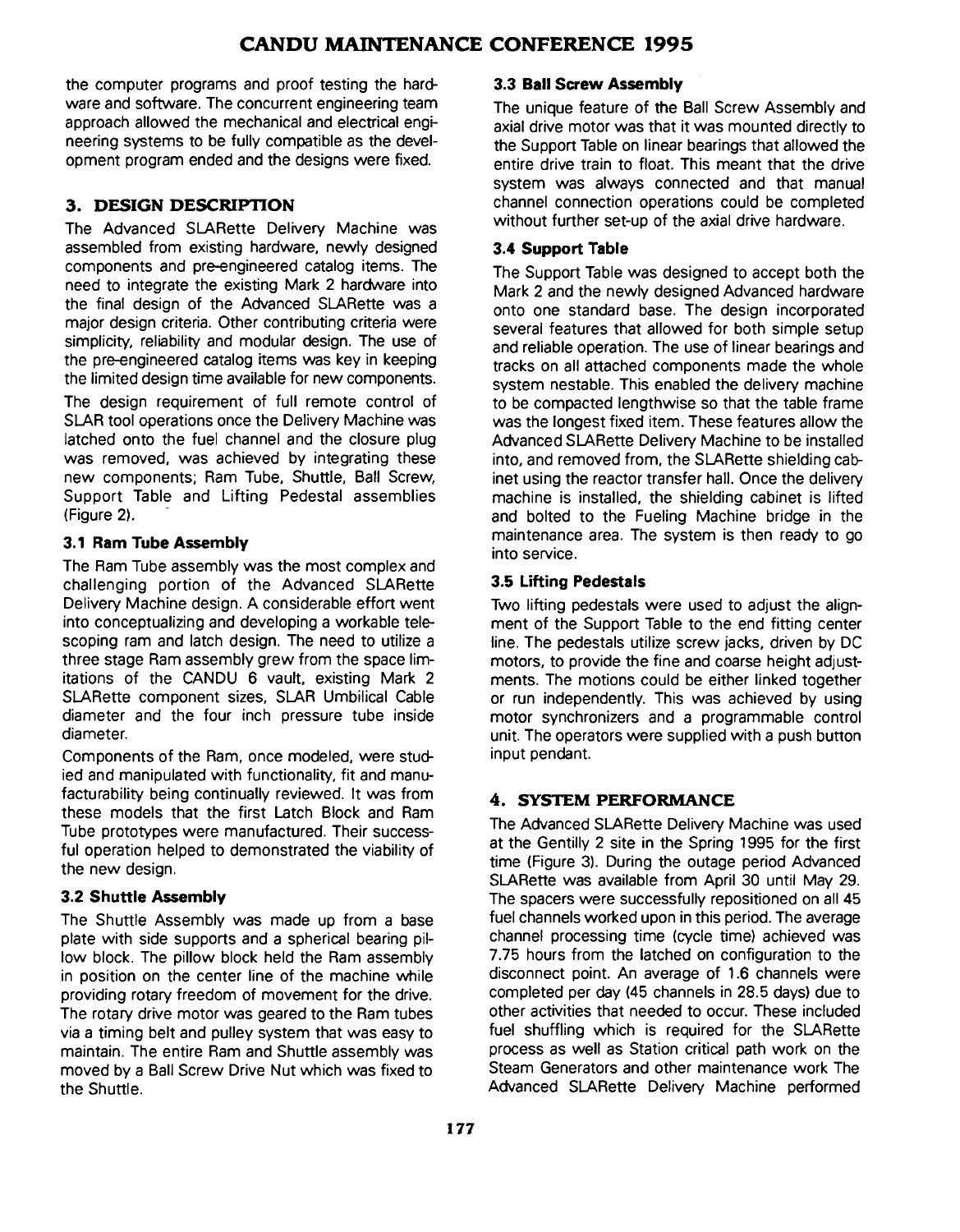### **CANDU MAINTENANCE CONFERENCE 1995**

very well during the Gentilly 2 outage. There were some minor problems but the design allows for easy maintenance of the equipment.

Benefits of new delivery system include; very fast channel processing times; no full time "In Vault" support staff required, greatly reduced radiation dose exposure; improved operational capabilities; no time delays associated with push tube changes, personnel shift changes or communication problems and decreased support staff training. Also, all SLAR tool position functions including rotational and axial tool positioning were controlled by a single operator, through a 486-PC based computer.

#### **5. SUMMARY**

Overall, the system performance was even better than expected with the prototype Advanced SLARette Delivery Machine. The use of concurrent engineering and CAD/CAM proved itself time and time again during the development program and the outage. The machine achieved its primary design goal by greatly reducing the accumulated radiation dose picked up by the Gentilly 2 personnel.

All the improvements and benefits combine together to make the Advanced SLARette Delivery system a very good overall performer in the "SLAR" family of maintenance equipment.

- 1 SLAR = Spacer Locator And Relocator
- <sup>2</sup> IGES = Initial Graphics Exchange Standard